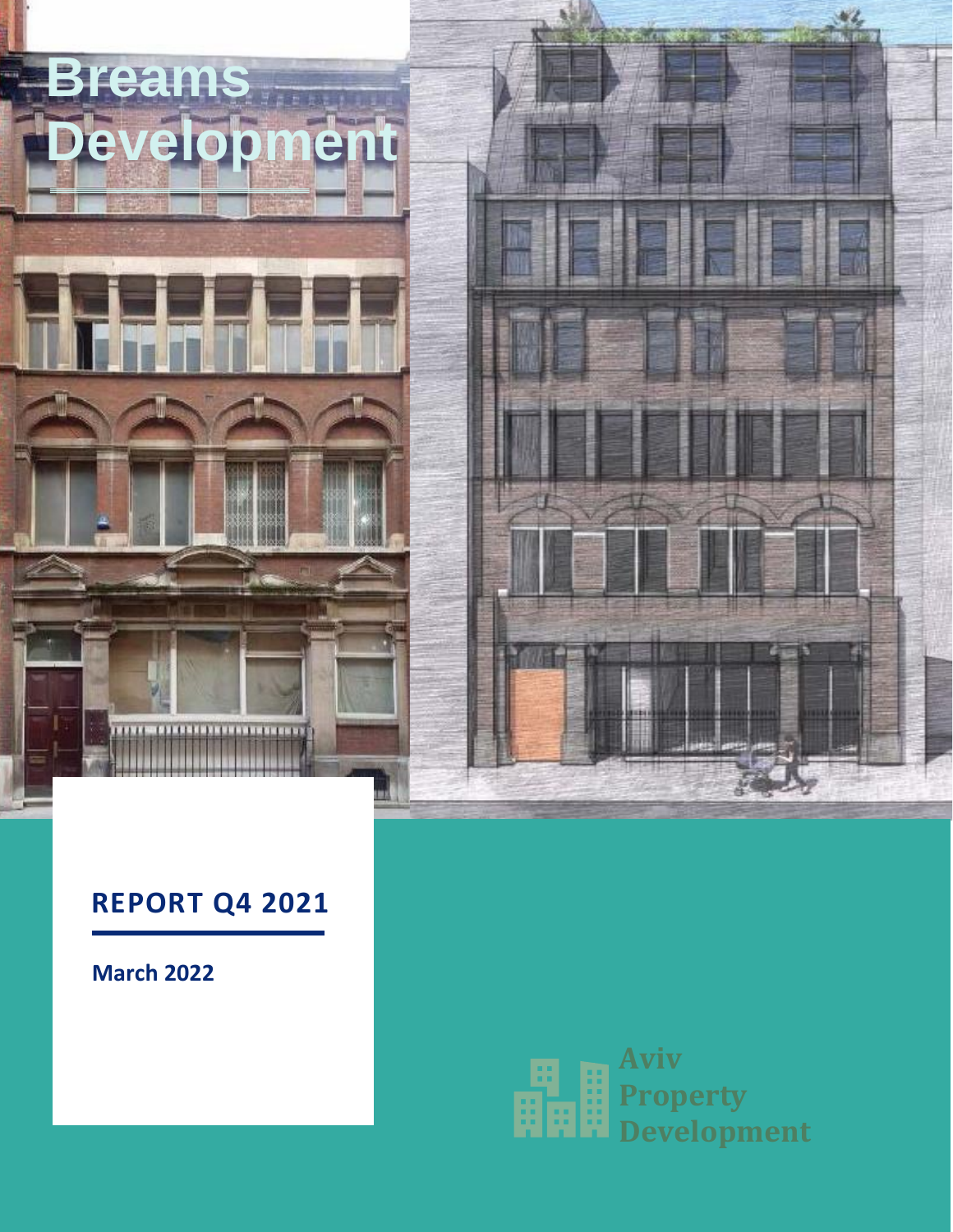

### **1 New Planning Permission**

To remind you that we got the "PLANNING PERMISSION" approving the follows:

Part demolition and extension of the existing building.

Change of use from Office (Class E) to Residential Units (Class C3).

New fourth, fifth and sixth floors with a roof terrace above.

An increase to 9 residential units with 9,687 sqft gross area; Vs the previous planning of 8 residential units with 8,639 sqft gross area.

## **2 Planning Conditions**

The new planning includes various planning conditions.

SKA Architects have engaged consultants to prepare all the necessary reports for the planning condition applications.

All applications have been submitted to the local council.

While the council discharged part of the conditions, the rest are waiting for the council approval. Once all conditions discharged, we would be able to implement the new planning on site.

# **3 Party Wall Agreements with Neighbors**

Original Party wall agreements have been stopped and new awards based on the new planning were submitted to our joint neighbors - awaiting feedback from them.

## **4 Refinancing**

Now that we got the new planning permission in place, we would refinance the existing development loan into a new development loan to include the new planning.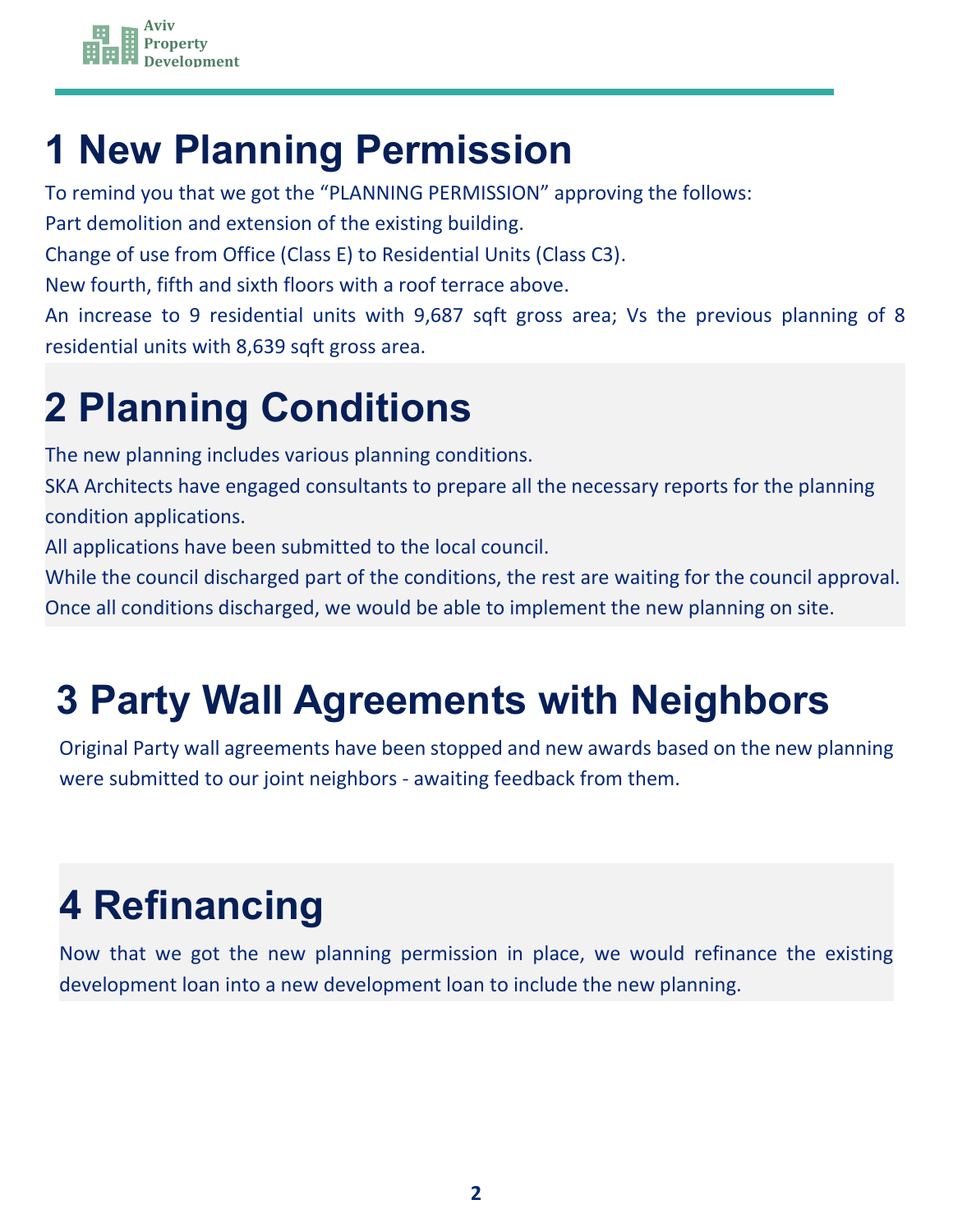

#### **5 Design Update**

Full design for new scheme has made good progress with initial release of pack. This has been reviewed by building control and fire consultant.

M&E are now reviewing full list of requirements and will update drawings shortly.

#### **6 Corona Virus in the UK**

Total coronavirus cases – 18,654,572. The UK government has canceled all Coronavirus restrictions. There is no longer a legal requirement to isolate yourself if you test positive COVID-19.

#### **7 Housing Market Price Growth**

Annual house price growth accelerated to 11.2% in January, the strongest pace since June last year, and the strongest start to the year for 17 years.

Prices rose by 0.8% month-on-month, after taking into account seasonal effects, the sixth consecutive monthly increase.

| <b>Headlines</b>                        | Jan-22   | <b>Dec-21</b> |  |
|-----------------------------------------|----------|---------------|--|
| <b>Monthly Index</b>                    | 5.13     | 5.091         |  |
| <b>Monthly Change</b>                   | 0.8%     | 1.1%          |  |
| <b>Annual Chang</b>                     | 11.2%    | 10.4%         |  |
| Average Price (not seasonally adjusted) | £255,556 | £254,822      |  |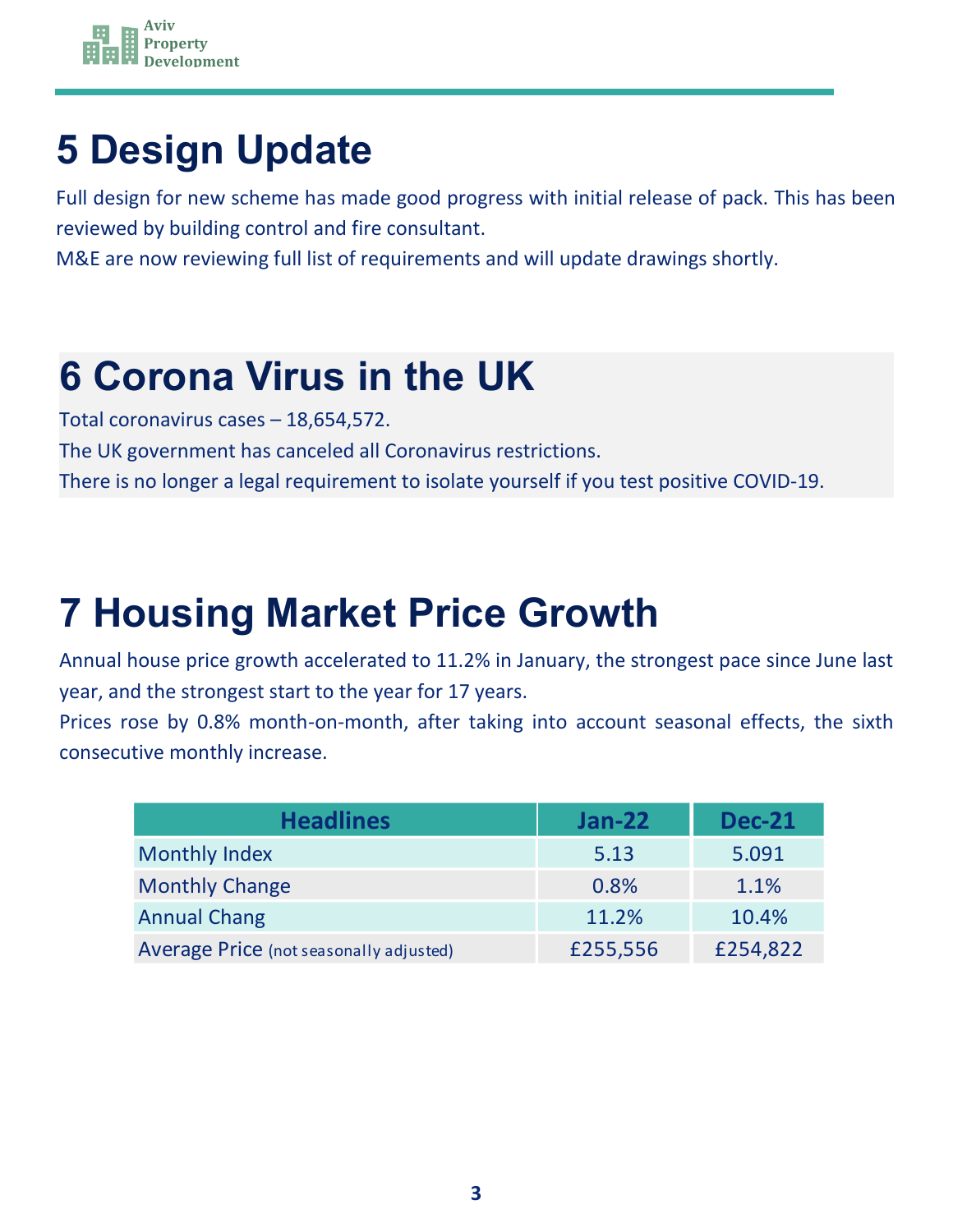